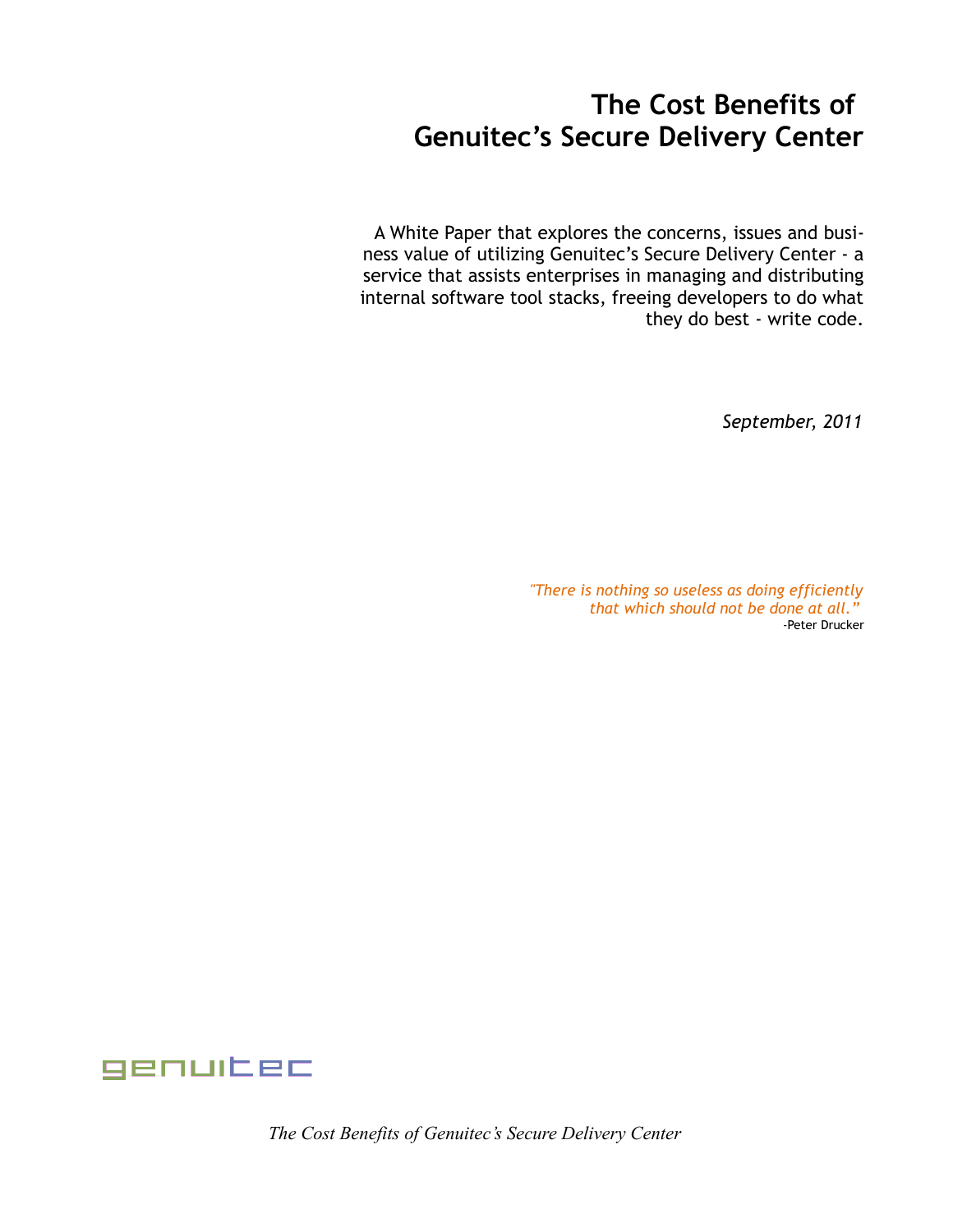# **The Cost Benefits of Genuitec's Secure Delivery Center**

*…a company with 500 developers can save up to \$650,000 annually in time cost…*

*…teams can be locked into "diseconomies of scale" whereby new developers are added and trained, but development time is wasted on communicating the necessary tools and processes needed to complete the project…* 

## **EXECUTIVE SUMMARY**

The goal of this white paper is to explore the business value of utilizing Genuitec's Secure Delivery Center (GSDC) and how a company with 500 developers can save up to \$650,000 annually in time cost and realize full ROI in weeks. The paper will explore common issues faced by today's enterprises that are currently experiencing a variety of pain points when standardizing, distributing and managing the roll-out of their software tool stacks to development teams. The paper will also encapsulate several areas where corporations are experiencing developer time loss and how GSDC can free time and money from the tooling logistics process.

## **WHY DO WE NEED BETTER DELIVERY SOLUTIONS?**

Deciding on the types of tools ideal for a company, and then setting up the tool's preferences and add-ons are complicated enough tasks, often requiring the time and energy of a central tooling group or dedicated "toolsmith." However, once the tools are decided upon, additional concerns arise that require teams to manage licenses, updates, roll-out timing, standardization and more.

These common tasks are considered non-value-added work; meaning no code is actually written and projects are no longer moving forward. Teams can be locked into "diseconomies of scale" whereby new developers are added and trained but development time is wasted on communicating the necessary tools and processes needed to complete the project.

When you factor in multiple groups updating tooling separately and managing their tools independently, these common corporate problems can be increased by an order of magnitude. The task of simply "picking the right tool" suddenly seems much easier than the actual implementation of that decision.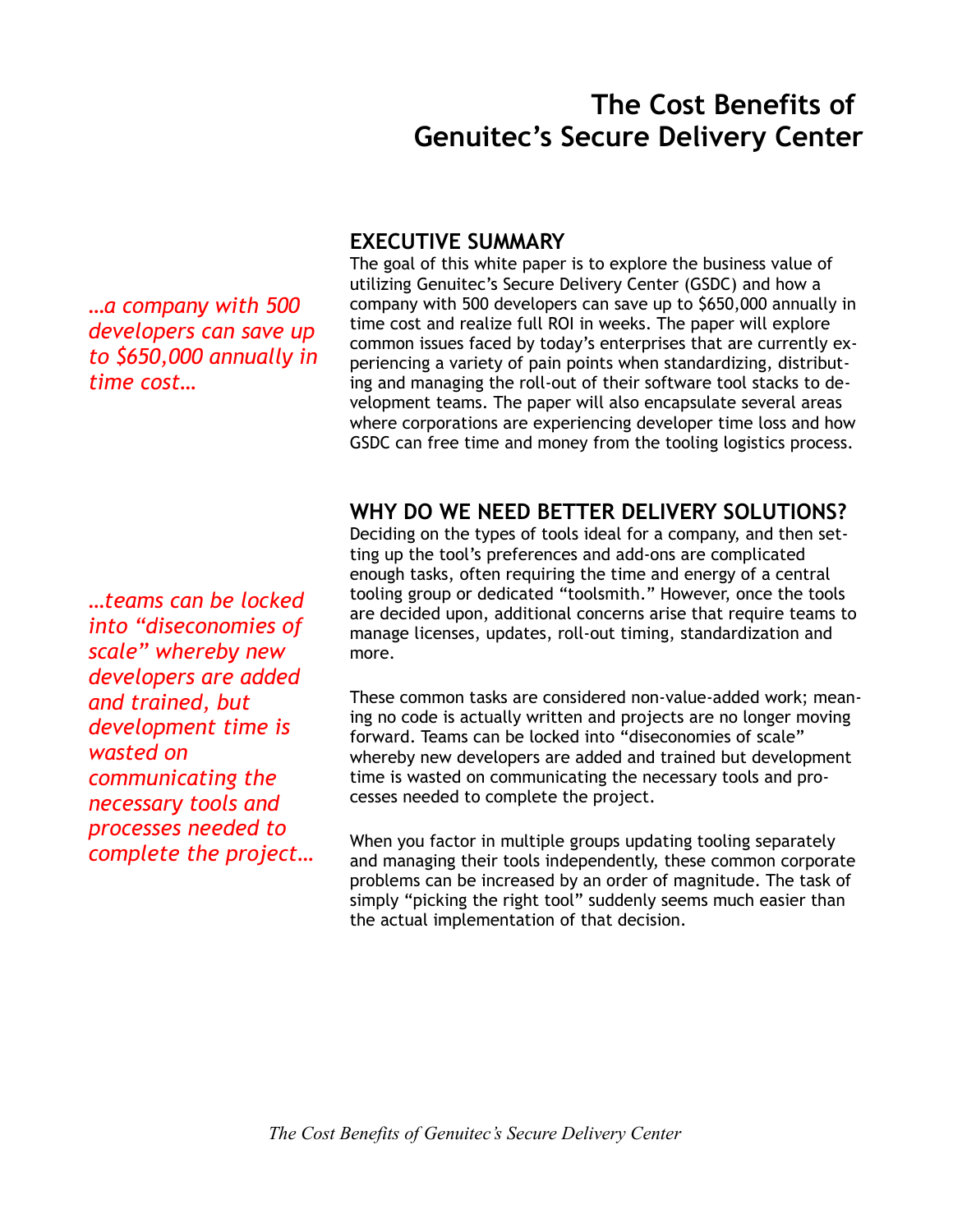*...the cost to corporations can rise to \$62,000 per year for license management alone…*

## **LICENSING CONCERNS**

Let's start with something seemingly simple: licenses for software use. For example, a corporation currently utilizing MyEclipse Blue Edition as a development standard may download the offline installers directly from the MyEclipse Web portal, and then place them on an internal server for developers to consume. Seems easy enough - but how are these end users keeping their licenses up to date? Often, the onus is on the individual end-user to key-in their license code. But what happens if they don't? What if some developers have issues with their license keys? Many corporations find license management a problem that can consume time away from their developers' core competencies in this diseconomy of scale. But what does it really cost?

Studies by leading salary analysts have indicated that a Jr. Java Developer in a high-tech corridor of the United States will cost a company - between salary and overhead - approximately \$63 per hour. This means that if a low-level developer spends even 2 hours per year on license maintenance or problem resolution, it will cost an enterprise about \$125 in developer time. If you factor the same for a team of 500 developers, the cost to the corporation rises to about \$62,000 per year for license inconveniences alone.

> *Lost money to handle licensing management: \$62,000 USD/year for 500 developers*

*…the responsibility for maintaining the tool versions and each team's installation guides often falls to a higher-up Sr. Developer or Team Lead…*

## **MULTIPLE TOOL VERSION CONTROL**

Another common issue is having to manage disparate teams' tool stacks simultaneously. Not everyone in the company will be working with the exact same tooling or version number. It is the nature of the beast that corporations often have multiple projects under simultaneous development and use different tools for each project. Teams will often standardize on a tool stack and preferences for a specific project and not change or update until the task is complete. This creates a natural fragmentation between teams, despite the fact they may be using the same tool brands or plugins.

The responsibility for maintaining the tool versions and each team's installation guides often falls to a higher-up Sr. Developer or Team Lead who will have to deal with any "broken build" issues. A common scenario involves a team member neglecting to update their tools, or updating too soon. The time cost to discover the issue and then the corresponding roll-back or update can be measured in hours, or even days.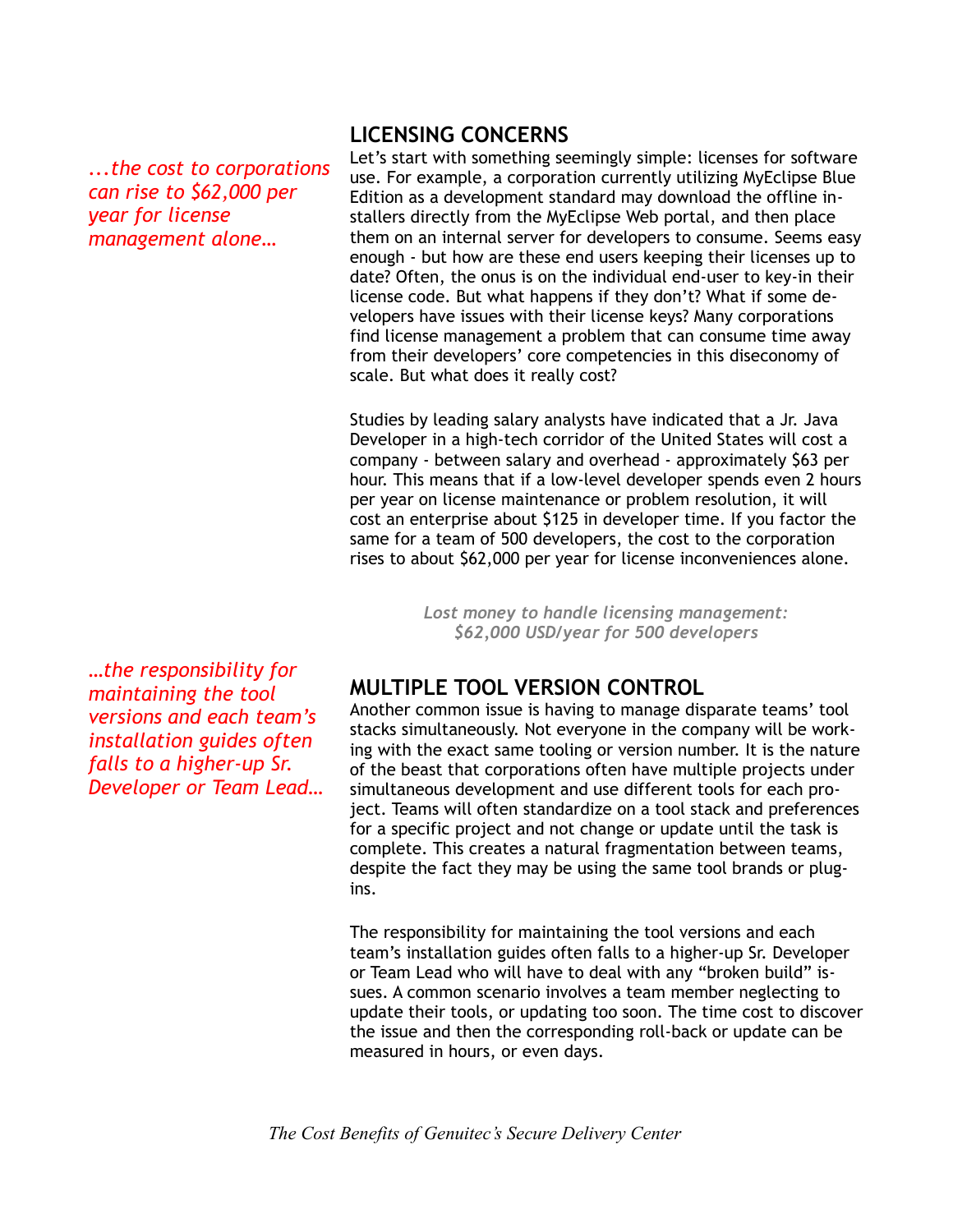*...if you have a team of 500 developers, half of whom have tool stack compatibility problems in a year, the enterprise will lose about \$88,000 per year just spent fixing multiple-version issues...*

Often, the Team Lead will be called after the developer has spent a couple of hours trying to fix the problem with no success. The Team Lead then intervenes and spends a couple of hours troubleshooting and recreating the problems to find solutions. Conservatively, this can take 2-3 hours of developer time and 1-2 hours of Team Lead time per occurrence. At average hourly rates of \$63 and \$78 per hour (the average for Team Lead roles), every occurrence of tool breakage can cost the enterprise about \$350 in lost costs. If you have a team of 500 developers, half of whom have tool stack compatibility issues in a year, the enterprise will lose about \$88,000 per year just spent fixing multiple-version issues.

> *Lost money to fix tool stack versioning: \$88,000 USD/year for 500 developers*

## **CLEAR COST OF UPDATES**

Obviously, enterprises want developers updating tools at the appropriate times, and not haphazardly. But even planned updates and roll-outs have cost concerns.

A common scenario involves a central tooling team or toolsmith sending out an internal communication that an update is available and required. Often, an update has been made to a master "installation wiki" or other document that details the update and how to get it.

The problems begin to arise as once again the onus is on the enduser/developer to get the update, install it correctly (and do so in a timely manner). In many cases, the software is obtained directly from a vendor portal (such as MyEclipseIDE.com or Eclipse.org), putting the responsibility on the developer to download packages that can be up to 1GB in size (much larger packages may be downloaded by developers, like IBM Rational at 13GB). Meanwhile, overall team productivity is impacted when a forgetful developer misses a required update or applies the change incorrectly causing a breaking source code change impacting the product.

Looking at Genuitec's Pulse statistics (Pulse is software provisioning tool with 1.5 million developer-users), we can see that average Eclipse tooling-based developers update their tools on average 2.2 times per year - we'll say twice a year to keep the math easy. A team of 500 developers downloading 1gb of software from a vendor at 1mb/second takes about 17 minutes. Installing the new software and setting up the required preferences, as well as updating workspaces can easily take another 30-45 minutes.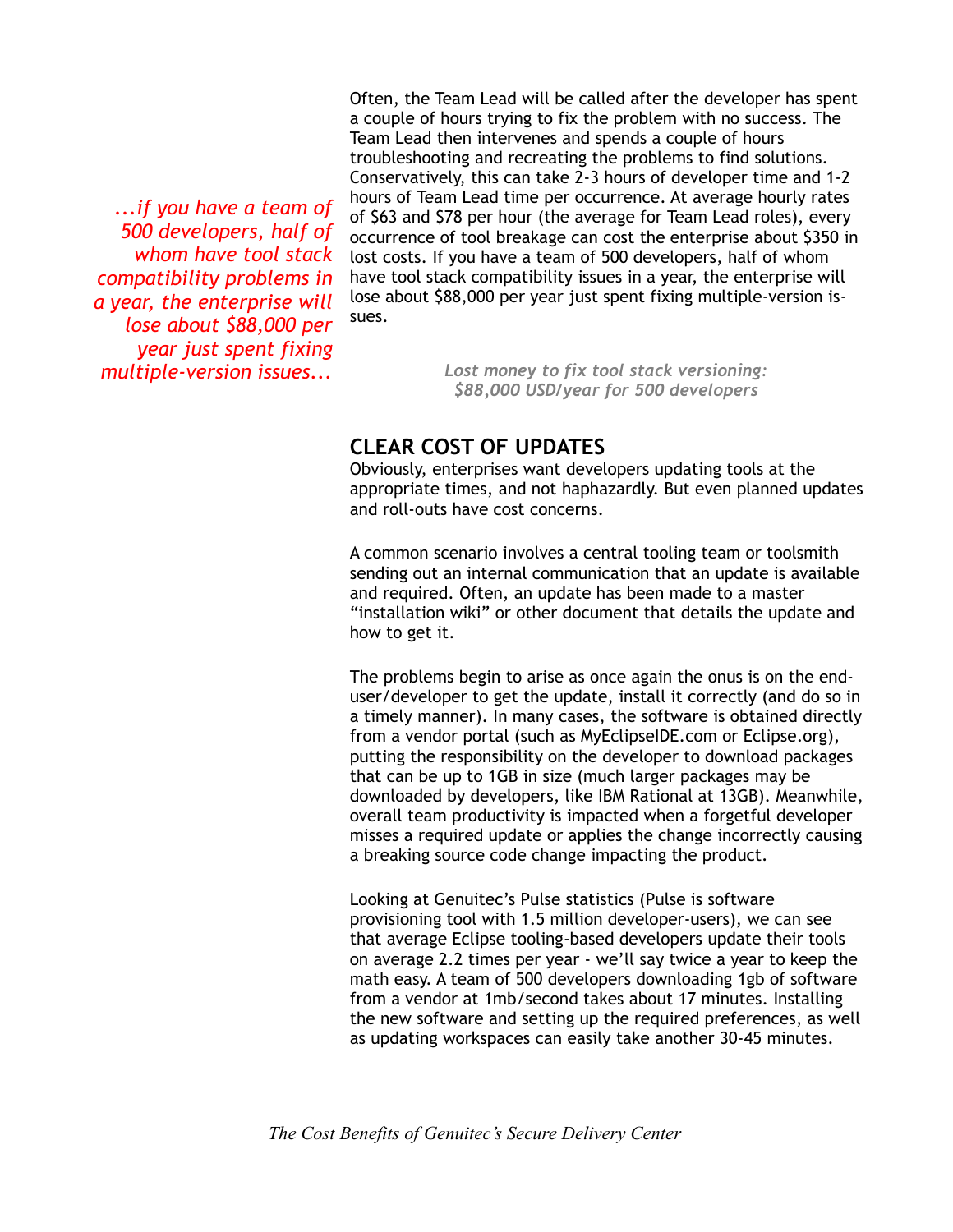*…since an update is usually required to move on to the next project, it can easily take a full business day to get all developers on the same page to start the project…* If we factor in a conservative 5 percent (25 developers of the 500) download or setup failure rate, we can easily reach an hour of time - if all goes well for the majority of developers. Since an update is usually required to move on to the next project, it can easily take a full business day to get all developers on the same page to start the project. So, if we say 8 hours twice a year to roll out updates, even lower-level developers can cost the company over \$510,000 in lost time on updates alone. Overly complicated update scenarios or software rollback instances will increase costs exponentially.



*Lost money to rolling out updates:*

*\$510,000 USD/year for 500 developers*

#### **GETTING THE "NEW GUY" RUNNING**

Getting a new developer up and running with the right tools and ready to contribute on a project can often be measured in days rather than hours. The work flow takes the route of downloading, installing, updating and general setup of a workbench - all aspects considered time consuming but necessary tasks. Once the new software developer is set up, you now have to hope that he followed the multiple-page "installation wiki" perfectly; otherwise more time will be lost fixing workbench issues.

Naturally there are questions and concerns the new team member

*The Cost Benefits of Genuitec's Secure Delivery Center*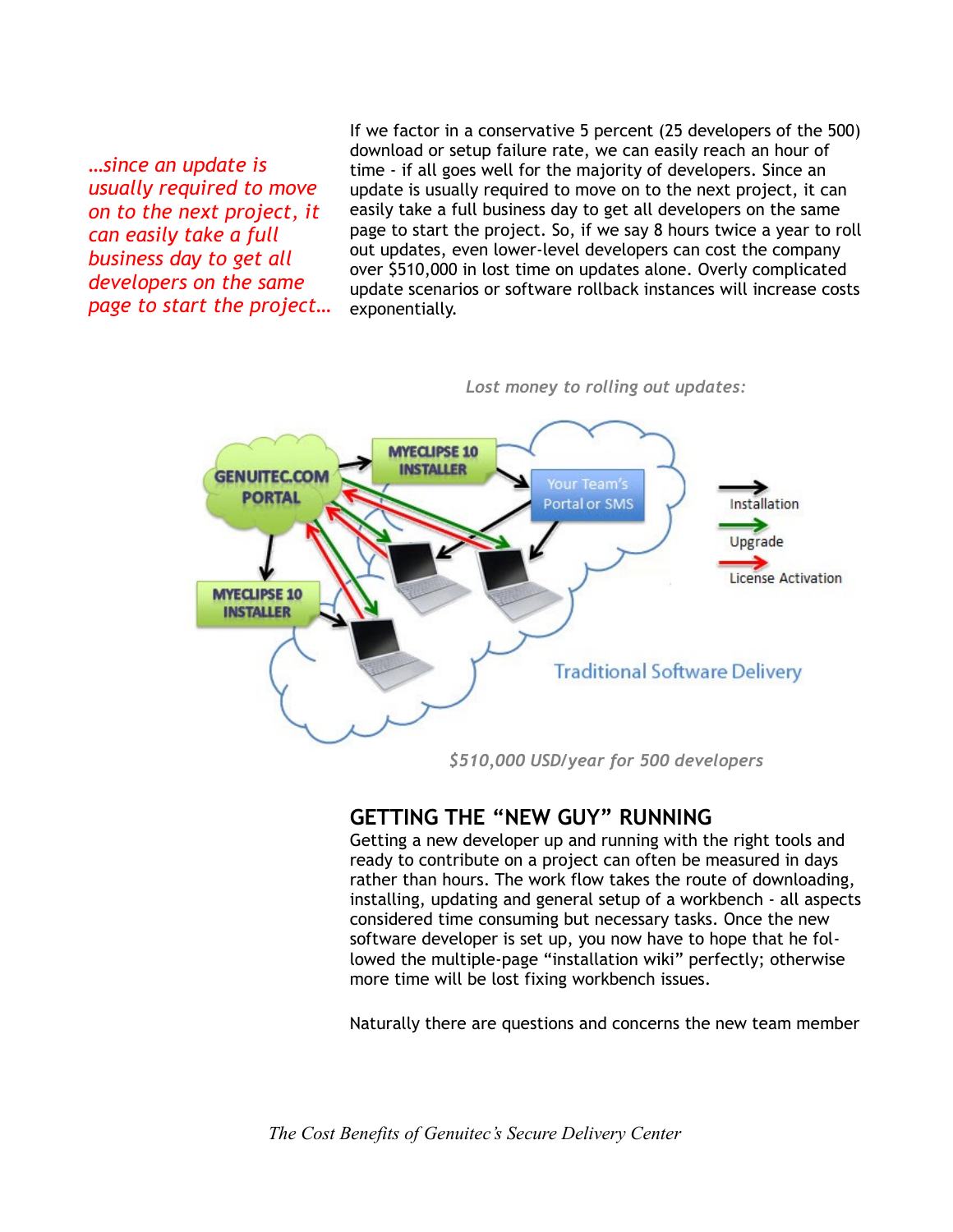*…new hires ranked second in the major factors that contributed to failed projects…*

will have, requiring both the time and energy of the team leads and senior-level developers. Between the download time, setup of environments and troubleshooting, new developers are lost without the necessary skills and/or expertise to actually join the project or get it started.

This type of wasted time on new hires ranked second in the major factors that contributed to failed projects according to KPMG. From a respected KMPG-sponsored survey, 38 percent of respondents identified the change in essential personnel as a risk, and they ranked this factor as number four for wasted time on development projects.

Furthermore, from a Standish Group survey on why software projects both succeed and fail; IT managers responded that incomplete requirements and specifications ranked number two with 12.3 percent respondents stating this is a serious project challenge.

And, from the "Failed *IT* Projects (The Human Factor)" by Sheila Wilson (University of Maryland Bowie State University, 16 May 1998) the author states through extensive research that:

> *"Retaining team members throughout the project plays an important part as to whether the project and the team will be a success. If the team size, skill level, and cooperation exist, changing the same team structure may cause many problems. First, retraining new team members is very likely to affect scheduling and budgeting. Members already on the projects have to take time out of their already too busy schedule to bring the new members up to date on the project status. This decreases productive time spent on the project, and it increases the budget, schedule, chances for more mistakes, etc."*

As the research demonstrates, bringing new developers into a project will negatively impact the time spent on building and maintaining a project, so much so that projects could actually fail with enough employee changeover or inter-project movement. Now, mix-in incomplete requirements and specifications and the prospects for project success appear dire. By eliminating the responsibility of the development teams to invent, maintain and execute development tooling installation procedures, corporations can avoid innumerable risks.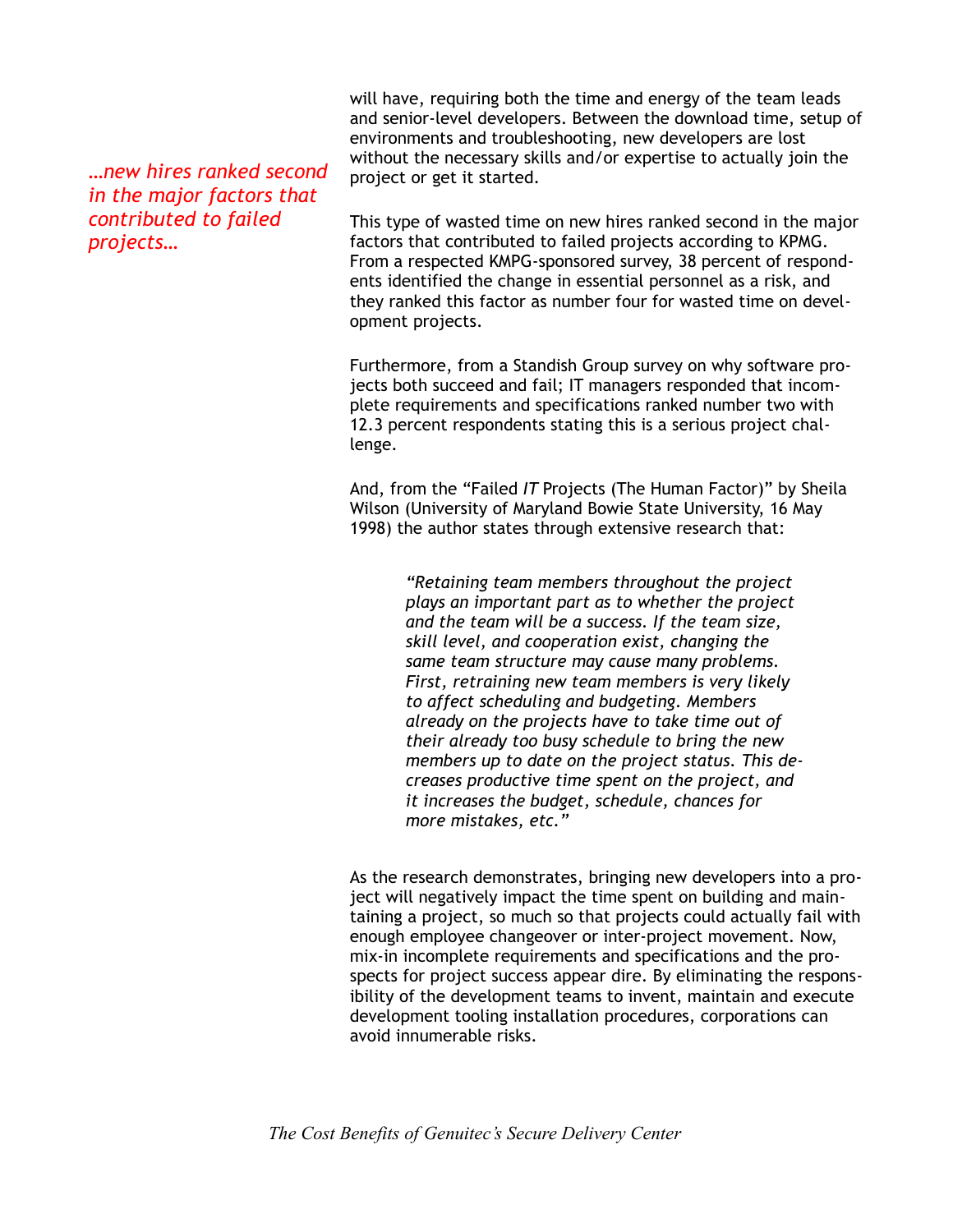*…this license management method takes the onus off developers to find, apply and manage their workbench licenses and instead frees them to actually code their project…*

*…GSDC does not require companies to 'reinvent the wheel'…*

## **ADVANTAGES OF GENUITEC'S SECURE DELIVERY CENTER**

GSDC provides corporations with a cost-effective way to mitigate concerns around tooling updates and management. For example, license compliance and management is handled directly through a centralized dashboard that is managed and maintained by a toolsmith, who in turn works under the "lead" or chief project coordinator. This license management method takes the onus off developers to find, apply and manage their workbench licenses and instead frees them to actually code their project. It puts tool responsibility back into the hands of those employees hired for that role, the toolsmith with the approval of the lead.

Further, GSDC allows toolsmiths to conveniently set up vast developer tool stacks ONCE, ahead of time, and provide a centralized location for updates and version control. By also enabling push capabilities, the struggles of making sure everyone applied the update are a thing of the past. Developers pull down their required updates directly from the company intranet where GSDC is hosted allowing toolsmiths control of the entire update and correct version number process.

GSDC allows companies to manage versions of tools between teams easily. By giving toolsmiths visibility into the tool stacks installed on each developer machine it is easy to have employee X and employee Y on different tools for different aspects of the projects. Teams can even have multiple, easily-managed instances of tool versions (such as MyEclipse 9 and 10, for example) on the same machine, but provisioned correctly to avoid the broken build commonly found when instances of older and newer software are used at once.

Conveniently, GSDC does not require companies to "reinvent the wheel" when it comes to setup. GSDC integrates with existing systems and intranet services. It provides customizable, sample intranet portals that companies can utilized (if desired) and ability to deploy software through existing SMS infrastructures. The supplied management and end-user interfaces give the enterprise a quick proof point to rapidly test GSDC, as well as a customizable interface they can brand and incorporate within their existing infrastructure.

In short, GSDC allows your developers and the team leads to do what they do best - ship quality software. GSDC easily removes the requirement for developers to be toolsmiths, but empowers toolsmiths to visualize and control the tool-use for each project.

*The Cost Benefits of Genuitec's Secure Delivery Center*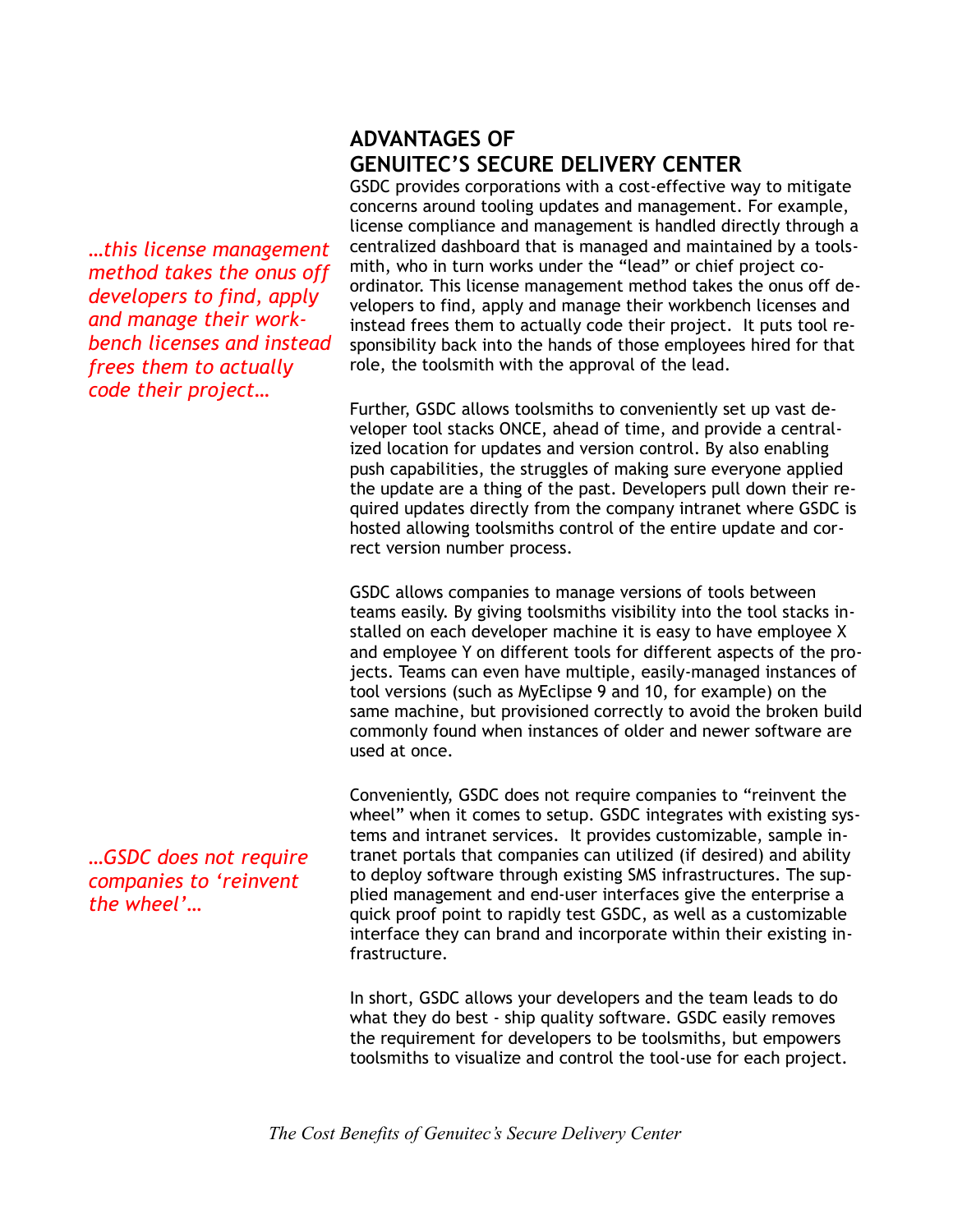*…*minor inconveniences and troubleshooting of tooling problems cost the company nearly \$700,000 per year*…*

*…*GSDC presents a savings of 93% in developer time costs annually*…*

## **YOU'RE FEELING SECURE**

Security and integrity of your chosen tooling setup is a key concern that is surfacing more frequently. The ability to "lock down" development environments - and thereby eliminating the ability to change or update them mid-project - has become a go-to strategy for many IT departments. However, the lock-down is often hard to enforce, as it has historically relied more on an honor system (i.e., "please don't change anything") or network access control to limit the ability to see/discover update sites.

*The fallacy of these strategies is clear: they are impossible to enforce.* Developers can find update site mirrors. Someone pushes the update button without thinking. These scenarios are all-toocommon, and the legacy solutions tend to decrease risk, rather than eliminate it.

GDSC eliminates these concerns by bringing your distribution internal and completely behind the firewall, and allowing you restrict access only to internal sites if you so choose. This also allows you to time update roll-outs more effectively, as the update sites only become available when you authorize them.

### **COST CONSIDERATIONS**

In the sample scenarios described above for a team of 500 developers, minor inconveniences and troubleshooting of tooling problems cost the company nearly \$700,000 per year. That's about \$1,400 per developer in additional time costs - and that's in ideal, everyday scenarios.

In contrast, GSDC costs only \$50-\$100 per developer with an annual maintenance fee of \$1,500 - it presents a savings of nearly 93 percent in developer time costs lost to the above described

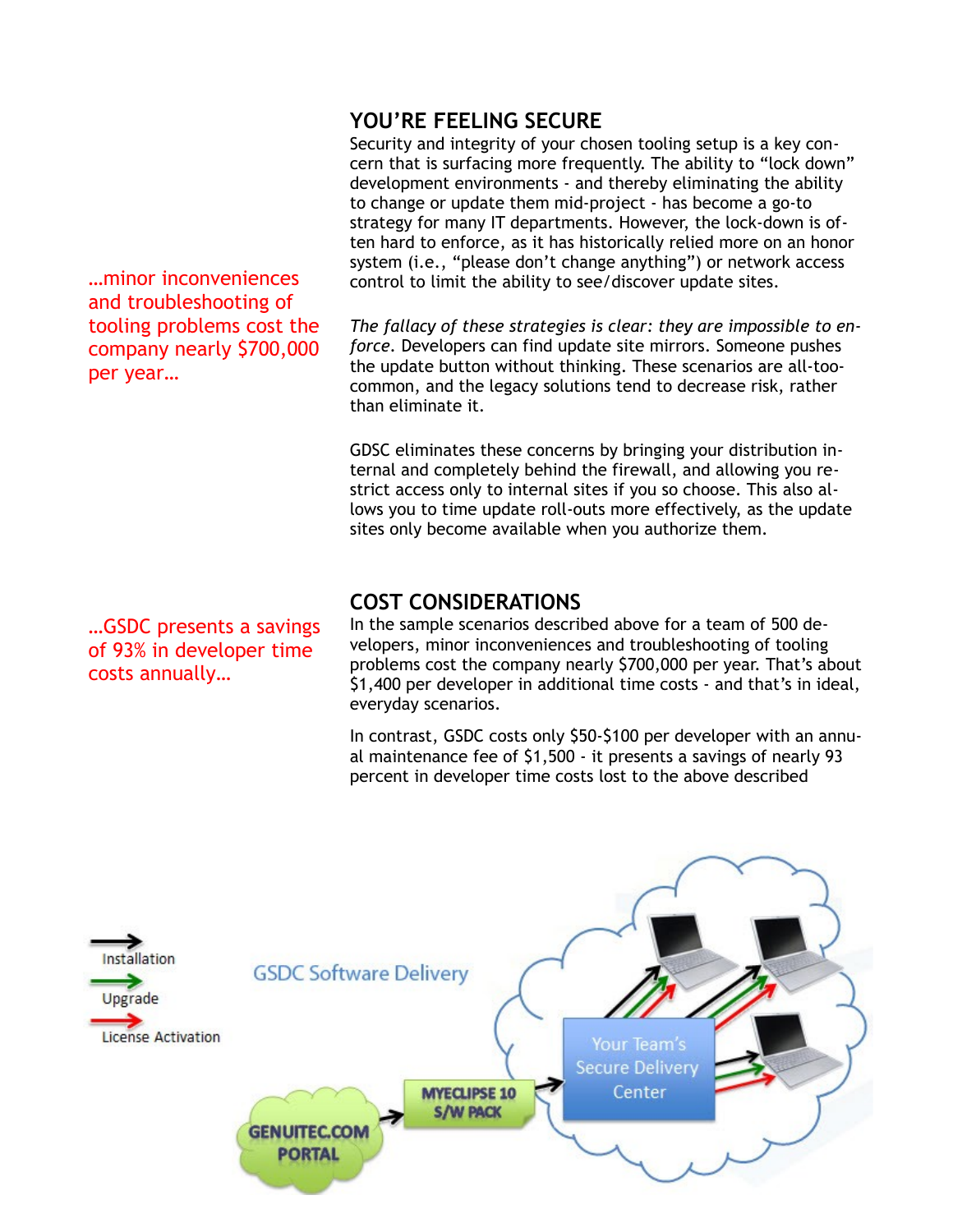*…full initial ROI can be realized within 2 months or less, with subsequent calendar year ROI-gain in about one month…*

issues. Additionally, time overhead for the team leads and others on maintaining tool wikis, installation instructions and distributing the software criteria are eliminated, resulting in further soft cost savings.

The initial cost in setup and implementation of GSDC will vary by company, but must be considered to calculate ROI. Even estimating a man-month at a Sr. level to focus solely on GSDC setup would result in a one-time, soft cost of \$10-13,000. At this metric, full setup ROI could be realized within two months or less, with subsequent calendar year ROI-gain in about one month.

## **CONCLUSION**

The quantifiable costs associated with non-development tasks that software developers are asked to perform are very high - with the "intangible" work related aspects even higher. License concerns, tooling updates, multiple version control, environmental lockdown and new employee setup are just a few of the key concerns that are costing today's IT departments a bundle of cash and are threatening the success of software projects.

Utilizing emerging technologies like Genuitec's Secure Delivery Center can remove external responsibilities from developers and create centralized management for multiple tooling groups. This can easily and consistently result in up to \$650,000 in annual savings and realization of ROI in mere weeks.